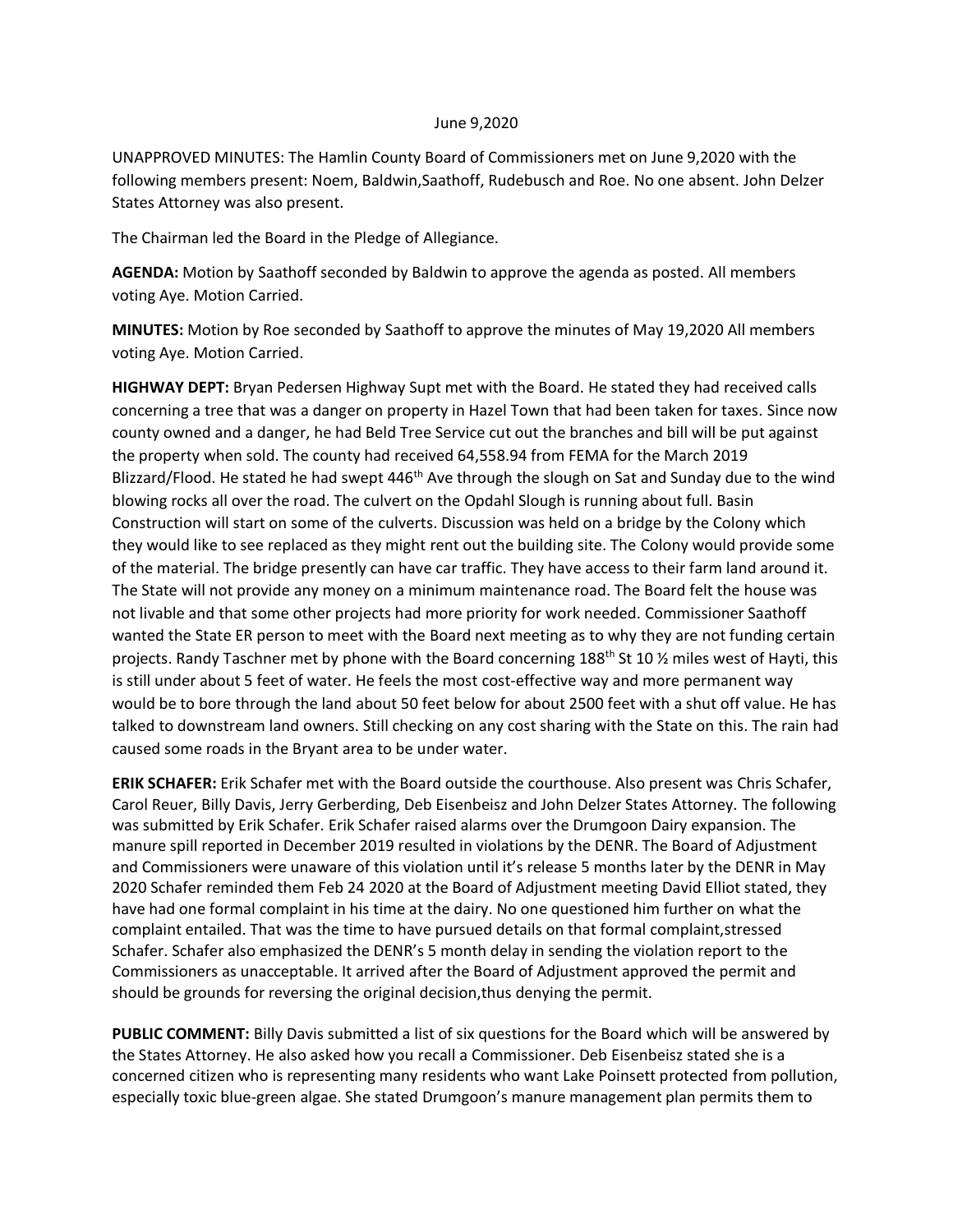inject manure into fields located over shallow aquifers,and are adjacent to wetlands and are connected to sloughs and ditches that ultimately flow into Lake Poinsett. She feels Drumgoon should change the fields where manure application affects the watershed.

**EMERGENCY & DISASTER:** David Schaefer Emergency & Disaster Mgr met with the Board. He presented new guidelines for opening the courthouse. Motion by Roe seconded by Baldwin to rescind Resolution 2020-2 All members voting Aye. Motion Carried. The Courthouse will open on June 10 at 8:00 am with some recommendations .

The overhead bridge by Vienna was discussed. A group had been here to look at such. The States Attorney is still working with Pierre on this.

**EXECUTIVE SESSION:** Motion by Rudebusch seconded by Roe to enter into Executive Session at 11:30 for personnel reasons SDCL 1-25-2 (1) All members voting Aye. Motion Carried. The Chairman declared them out at 12:20

**PLAT:** Motion by Saathoff seconded by Baldwin to approve the following plat of Lot 1 in Dakota Ring Neck Lodge Addition in the E  $\frac{1}{2}$  NE  $\frac{1}{4}$  of Section 26-T113N-R52W of the 5<sup>th</sup> PM All members voting aye. Motion Carried.

**EXTENSION SUMMER HELP:** The Board approved the hiring of Mickeala Boyd as part time summer help for the Extension office at the rate of 12.00 per hour.

**AUTOMATIC SUPPLEMENT:** Motion by Saathoff seconded by Roe to make an automatic supplement of 10,777.50 to Emergency & Disaster for grant received Revenue source 226-331.13 and Budget source 226-222-422 Sheriffs budget grant received of 743.57 revenue source 101-331.95 and budget source 101-211-411 and Sheriff's insurance reimbursement of 2521.55 revenue source 101-373-10 and budget source 101-211-425 All members voting Aye. Motion carried

**SURPLUS:** Motion by Rudebusch seconded by Baldwin to declare a Sheriffs car cage for a 2013 vehicle to be surplus and to try and sell to any other police departments and if not sold can be destroyed as no longer useable for any of the Sheriffs vehicles. All members voting Aye. Motion Carried.

**FUEL QUOTES:** May 26 in Hazel Diesel Farmers Union 1.39 Hamlin Co Coop 1.44 May 28 in Bryant Diesel Hamlin Co Coop 1.44 Farmers Union 1.39 June 1 in Hayti Diesel Hamlin Co Farmers Coop 1.38 Farmers Union 1.40 All quotes do not contain certain taxes.

**NORTH BAY ROAD DISTRICT:** Lammers Kleibacker Attorney for North Bay Road District submitted a copy of an Ordinance for Northbay Lake Albert Road District to set speed limits and weight limits on the roads within the district. The law provides that a road district may establish such. This is the Road Districts Ordinance not the County's. They were just letting the County know.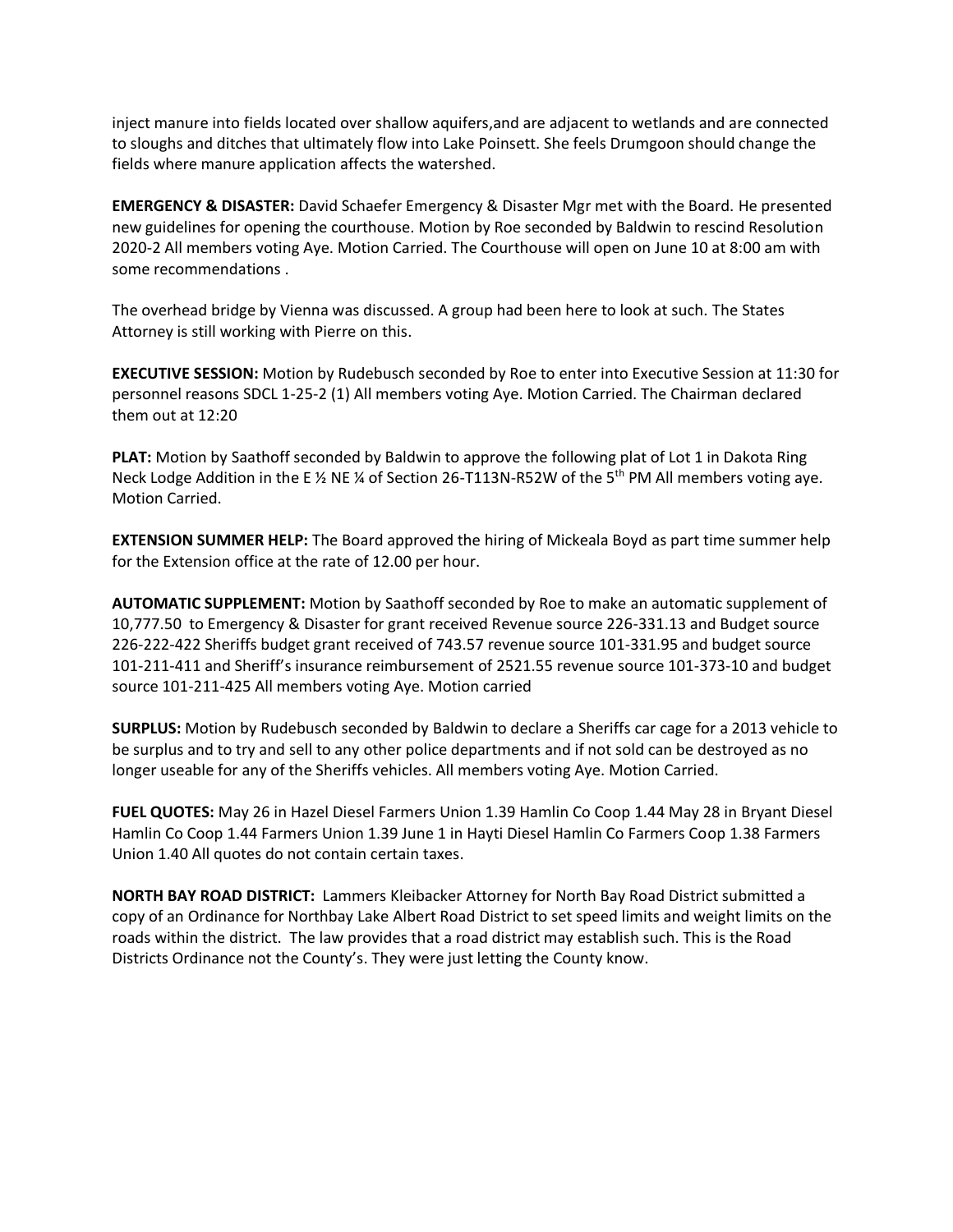## **CLAIMS PAID:**

COMMISSIONERS: Jay Baldwin mileage 5.46 Beld Tree Service repairs 500.00 Dakotan publishing 359.03 Hamlin County Publishing 463.70 Leland Roe mileage 25.20 Douglas Noem mileage 37.80 Randall Rudebusch mileage 28.56 Larry Saathoff mileage 23.52 Total Gross salaries for complete dept 4975.00 benefits 1226.89 Total Commissioners expense 7645.16 ELECTIONS: Dakotan publishing 100.92 Election Systems supp 1314.22 Hamlin County Publishing 493.86 McLeods Printing supp 1010.078 Office Peeps supp 120.19 Dixie Opdahl supp 14.00 Election Day rent 175.00 Election workers mileage 64.26 Election workers per diem 2822.55 Total Election expense 6115.07

AUDITOR: ITC phone 50.09 Lingo Communications phone 14.07 Office Peeps supp 7.91 PMB state access 21.42 Total gross salaries for complete dept 4371.13 benefits 334.39 Total Auditors expense 4799.11

TREASURER: ITC phone 96.49 Lingo Communications phone 15.69 PMB state access 21.52 Total gross salaries for complete dept 6180.18 benefits 2237.45 Total Treasurers expense 8560.33

POSTAGE COPIES: Office Peeps copy machine contract 88.20 Quadient Postage 2907.74

STATES ATTORNEY: Delzer Law Secretary 750.00 ITC phone 87.63 Total gross salaries for complete dept 5150.20 benefits 1331.80 Total States Attorney expense 7319.63

COURTHOUSE MAINT: Culligan water 87.75 Hamlin Co Coop repairs 21.99 supp 45.95 gas 26.51 Hayti Town water & sewer 47.50 ITC internet 45.69 Lingo Communications internet 14.07 Menards supp 20.93 Runnings supp 24.95 Star Laundry floor mats 180.95 Wal Mart supp 54.87 Northwestern Energy heat 165.12 Total gross salaries for complete dept 3054.30 benefits 1358.56 Total Courthouse Maint expense 5149.14

DIRECTOR OF EQUALIZATION: ITC phone 136.33 Lingo Communications phone 14.07 Office Peeps 37.55 Total gross salaries for complete dept 8644.55 benefits 3063.83 Total Director of Equalization expense 11,896.33

REGISTER OF DEEDS: ITC phone 55.34 Lingo Communications phone 14.07 Microfilm Imaging rental 347.00 PMB state access 21.52 Total gross salaries for complete dept 4636.45 benefits 632.89 Total Register of Deeds expense 5707.27

ANIMAL BOUNTY: Norden Township gopher bounty 16.00

VETERANS SERVICE: total gross salaries for complete dept 950.00 benefits 127.38

SHERIFF: AP Auto repairs 1933.22 Axon Enterprise Tasers 5052.00 Supp 414.00 Dash Medical supp 79.90 Dons Body Shop repairs 2582.55 Estelline Community Oil gas 1210.41 Hamlin Co Farmers Coop repairs 153.40 supp 20.59 gas 1039.70 ITC phone 489.92 Kones Korner supp 50.00 Qualifications Targets supp 34.67 S&S Auto repairs 533.47 Dept of Public Safety certifications 60.00 SD DOT gas 76.63 the Studio supp 387.50 Two Way repairs 45.00 W.W. Tire repairs 742.93 Whites Welding repairs 825.00 Cage for car 2422.00 total gross salaries for complete dept 24,636.72 benefits 7837.61 Total Sheriffs expense 50,943.03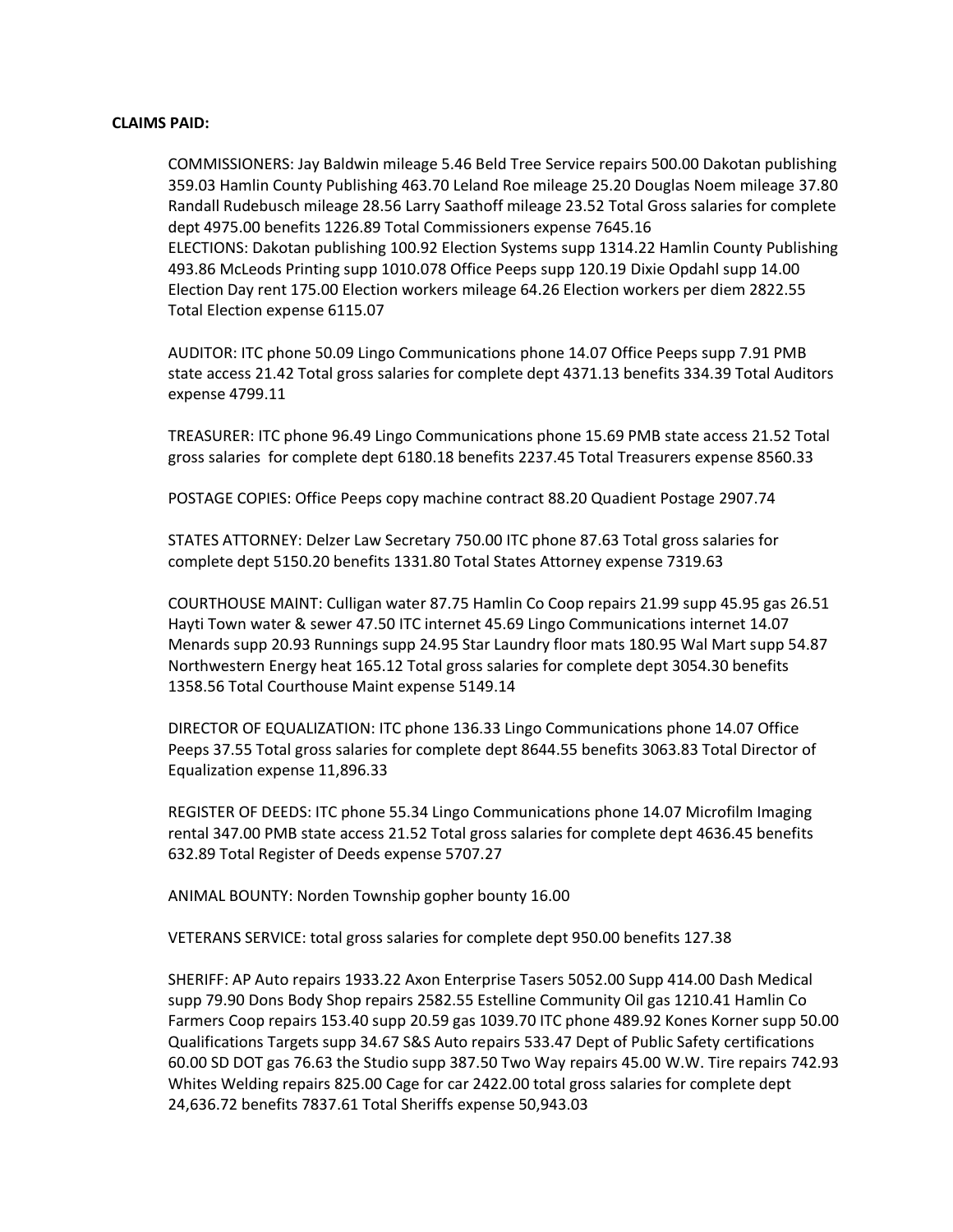JAIL: Codington County Jail 2975.00 Prairie Lakes blood test 85.00

CORONER: Brett Jacobsen mileage 36.54 total fees 200.00 benefits 15.30 total Coroners expense 251.84

LIEAP: Interlakes Community worker 332.17 ITC phone 52.54 Lingo Communications phone 14.07 Total LIEAP expense 398.78

NURSE: Total gross salaries for complete dept 1907.50 benefits 889.69

AMBULANCE: Two Way Estelline Ambulance 269.99

MENTALLY ILL: Lincoln County Prof service 47.50

RECREATION: Roys Sport Shop Lake Norden Recreation 500.00

EXTENSION: ITC phone 97.99 Lingo Communications phone 14.07 Total gross salaries for complete dept 2982.50 benefits 1030.69 total Extension expense 4125.25

WEED: Benco Products supp 136.50 H-D Electric Util 50.51 Hamlin Co Farmers Coop repairs 22.00 gas 35.80 ITC phone 92.99 KDM Equipment repairs 2073.44 Kibble Equipment supp 10.93 Lingo Communications phone 14.07 Palo's Garage repairs 208.89 Runnings supp 64.38 W.W. Tire repairs 101.30 Total gross salaries for complete dept 3801.00 benefits 1109.00 Total Weed expense 7720.81

ZONING: ITC phone 52.09 Board per diem 600.00 benefits 45.90

ROAD: Badger Oil parts 33.59 Bryant City Util 21.56 Butler repairs 80.26 parts 1686.51 Clark Engineering Prof 2429.84 Daniel Platz reimburse insurance 1000.00 DSR Inc repairs 677.02 Duininck hot mix 490.50 Estelline Community Oil repairs 31.00 fuel 2314.81 Estelline City Util 12.36 Farmers Union fuel 1681.78 parts 2.50 H-D Electric Util 509.73 Hamlin Co Farmers Coop supp 65.56 fuel 5200.47 parts 249.48 Hamlin Bldg Center supp 39.99 Hayti Town water & sewer 35.50 Istate Truck parts 46.49 ITC phone 143.89 J&L Welding supp 31.10 Jutting Grocery supp 7.99 L.G. Everist rock 980.41 Lyle Signs supp 108.90 Ottertail Power Util 28.66 Popham Construction repairs 498.75 Runnings supp 25.99 SD DOT repairs 230.40 Spencer Quarries rock 7057.84 SD State Treasurer excise tax 199.11 Sturdevants supp 285.48 parts 173.90 W.W. Tire repairs 3748.35 AT&T cell phone 71.18 Northwestern Energy Util 19.88 Total gross salaries for complete dept 37,595.23 benefits 12,697.48 Total Road expense 80,422.43

911: H-D Electric towers elec. 85.68 Hamlin Co Farmers Coop gas 27.00 ITC trunking charge 374.33 Century Link trunking charge 306.03 Watertown City 911 fees collected sent to them 4478.20 Total 911 expense 5271.24

AG BUILDING: Hayti Town water & sewer 35.50 ITC phone 82.74 Northwestern Energy Heat 86.36